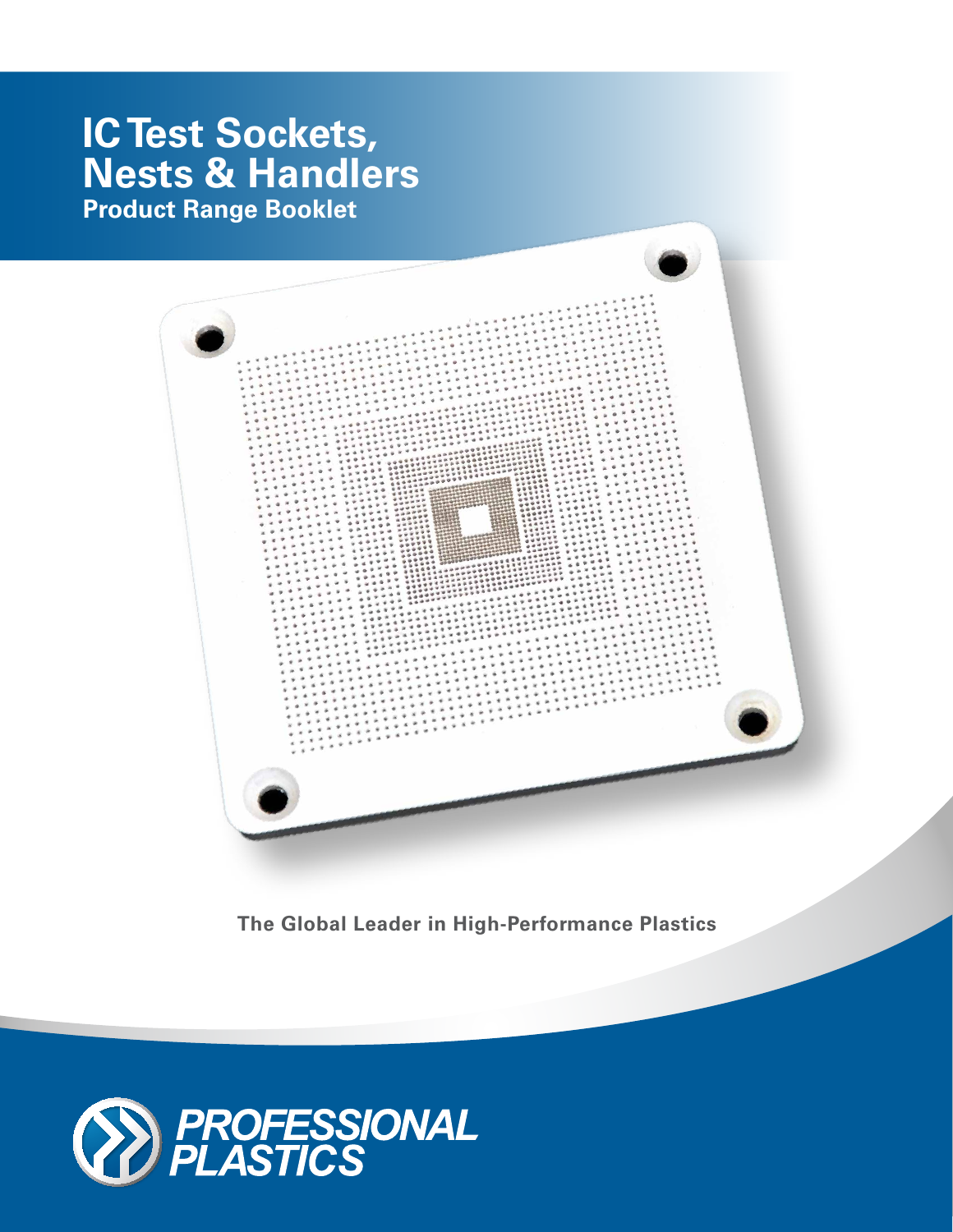# **Burn-independent of the Superior** The Best Materials for Test Sockets Nests & Handlers

Next-generation chips have an ever-shrinking footprint in which to synchronize memory, logic, and digital signal processing. Fine-pitch semiconductor devices are the engines for giving cell phones and personal digital assistants more bells and whistles. **As the market gravitates toward denser arrays and smaller IC packaging, designers of burn-in and test sockets (BiTS) must incorporate new materials to support pitch requirements of 0.5 mm and finer**.

Sockets are critical to the back-end testing of finished and semifinished chips under a variety of highly stressed burn-in conditions. For example, failure testing can be accelerated by continually baking the devices in a 150°C (302°F) oven, then exhaustively testing them under these adverse conditions. (Newer protocols involve simultaneous baking and functional testing to save time and reduce costs.)

In other inspection testing, wafers and devices cycle through test fixtures where their circuits are probed and verified. Here environmental conditions can range from -55 to 155°C (-67 to 311°F). The rapid and continuous insertions and removals involved place extreme mechanical demands on the socket so that dimensional stability, wear, and compression all become issues. If the dimensional stability of the BiTS substrate is not sufficient, the holes can become misaligned with the pins of incoming devices, a situation that will quickly create havoc. Built-in stress, moisture absorption, and temperature changes are two leading causes of BiTS movement.

#### **Material Options**

Many pragmatic factors bear on the selection of material from which to fabricate a socket. This is especially true for the more demanding requirements imposed by smaller and smaller pitch geometries as are common in MPU's and video graphics.

For many years, a primary material of choice for test sockets has been polyimide. This material offers excellent stability, wear rates, and electrical performance across a broad temperature range. At one time, virtually all BiTS were made from polyimide (typically Vespel SP-1). *Today, Professional Plastics offers both Vespel® and Meldin® polyimide shapes used for back***end testing applications.** Meldin provides cost and yield improvements which could once again make polyimide a viable option for new applications.

If the socket will be used for burn-in, it obviously must have long-term thermal stability to maintain mechanical, electrical, and dimensional properties. The first two are given by data such as continuous-use temperature rating (CUTR), which indicates the maximum temperature at which a plastic will maintain tensile strength and electrical properties after 100,000 hr. These data may be found in sources such as the UL Yellow Card listing.

For a test socket, the temperatures are usually not as high nor are the durations of exposure as long. Here, factors such as coefficient of linear thermal expansion (CLTE) predict the amount of expansion and contraction expected from temperature changes. If the tolerances are extremely tight, the closer this value is to that of the silicon wafer or chip, the more accurately the hole alignment, which can be maintained. The CLTE may or may not be linear over all temperature ranges, especially crystalline materials where it increases at the glass-transition temperature (T $_{\rm g}$ ).

Devices can be pressed onto the surface of the socket with a significant amount of force. So it's best to use a substrate with high compressive strength to better resist the spot pressures and minimize the formation of grooves. Dynamic mechanical analysis (DMA), a technique that measures the modulus as a function of temperature, shows that the modulus for a crystalline polymer (PPS, PEEK) drops significantly at the  $T_g$  whereas amorphous polymers (PEI, PAI, PI, or PBI) exhibit more linear change through higher temperatures.

The addition of reinforcing glass or carbon fibers improves both the CLTE and DMA data for crystalline materials, more so than for amorphous ones. Cleanliness of the materials is also important as much of the testing takes place in clean rooms. Candidate BiTs materials must have minimal particle generation and outgassing at elevated temperatures. PAI boasts the highest strength to 260°C (500°F) and is dimensionally stable with a CLTE of 1.7 X 10<sup>-5</sup>. It maintains 70% of its flexural strength when tested at 150°C (300°F).

Both PPS and PEEK are crystalline-advanced engineering polymers. PPS has strength combined with good heat and chemical resistance (no known solvents below 200°C (392°F). PPS absorbs essentially no moisture and has a low CLTE. PEEK offers chemical and hydrolysis resistance similar to PPS, but can operate at higher temperatures. Its continuous-use temperature is 250°C (480°F). However, the stiffness of PEEK drops off significantly and expansion rate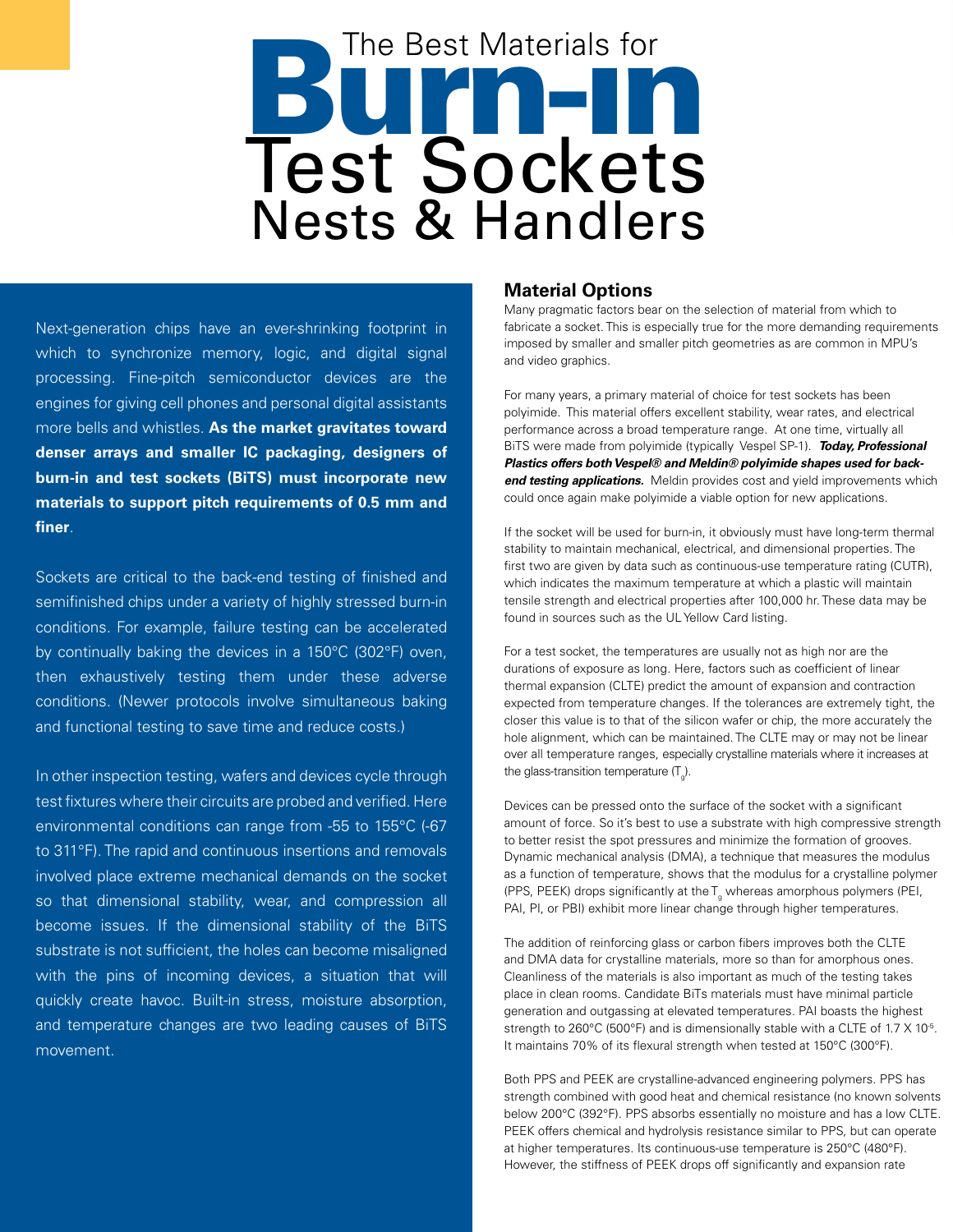





increases above its T<sub>g</sub> of 150°C (300 °F). The introduction of CeramaPEEK® NC30 helps address these issues. CeramaPEEK® is an advanced PEEK compound created to meet the requirements for tight tolerance, high frequency IC chip socket test fixtures. CeramaPEEK® NC30 is white in color and provides improved hole stability and cleanliness. Precision holes drilled into CeramaPEEK® NC30 are burr-free (when machined properly) and provide longer life than competing materials.

#### **Static Control**

New high-density chips can also be quite sensitive to static charge. The socket material must not generate static charges and must safely dissipate any incoming static without destructive discharges.

A static dissipative PEI family called Semitron ESd has good mechanical performances to 275°C (525°F), can dissipate static charges of 5 kV in less than 2 sec, and has low molded-in stress which gives machined parts tight tolerances. There are several grades of Semitron ESd materials, whose choice depends on the combination of surface resistivity and required temperature.

Designers of semiconductor consumables are relying more and more on advanced machinable plastics to put 0.5-mm and finer-pitch ICs through their paces during back-end testing. One of the key properties for test sockets devices is ESd protection. Also important is mechanical strength, plus dimensional stability over the full range of temperature and environmental conditions. These properties let materials withstand significant insert loads over –65 to 311°F, a typical requirement for test sockets. Although the initial targets were higher, most fabs now want the surface resistivity to be between 1 X 10 $^{\circ}$  and 1 X 10 $^{\circ}$ Ω/sq to provide decay rates of <0.1 sec. This helps ensure that the device will not be damaged by stray discharges during movement and testing in a socket.

The newest generation test sockets have added protection from static discharge by incorporating new static-dissipative (ESD) materials. From a material standpoint, ESD protection is usually discussed in terms of surface resistivity and/or discharge rates. Surface resistivity (for electric current flowing across a surface) is the ratio of DC voltage drop per unit length to the surface current per unit width. It in effect is the resistance between two opposite sides of a square and is independent of the size of a square or its dimensional units. Surface resistivity is expressed in Ω/square.

Using the CLTE, engineers can predict how much expansion and contraction to expect during testing in test sockets used to evaluate 0.5-mm-pitch ICs. The extremely tight tolerances needed for the 0.5-mm-pitch ICs dictate socket materials have a CLTE close to that of the silicon chip. That's because the closer the CLTE match, the more accurately holes in the socket stay lined up during testing at temperature extremes.

In some environments where humidity is high and poorly controlled, some polymers see a lot of dimensional change due to moisture absorption. It's too much for small, high precision parts such as sockets. This is particularly true for test sockets used in testing next-generation fine-pitch chips. We offer

several new grades of low-moisture-absorbing materials. These materials offer ESD protection at least equivalent to current ESD materials and are dimensionally stable over the entire temperature range (–65 to 311°F).

Semitron ESd 420V, is based on PEI (polyetherimide). Its proprietary reinforcement technology provides high strength and stiffness to withstand high chip-insertion forces with no deflection. It also improves upon the overall stability of Quadrant's current PEI-based ESD materials and offers surface resistivity of 1 X 10 $^6$  and 1 X 10 $^9$  $\Omega$ /sq. With a heat-deflection temperature of 420°F, the material provides a more cost-effective, high-strength alternative to other ultra-high-temperature resistant materials. Furthermore, unlike crystalline materials in which the CLTE rises two to threefold at the glasstransition temperature, Semitron ESd 420V maintains its low CLTE to over 400°F. This is a significant advantage in maintaining dimensional stability and mechanical strength of a test socket throughout the full test temperature range.

In addition, the company has developed a new reinforced PEEK (polyetheretherketone) called Semitron ESd 480. The material also has a surface resistivity of 13 x 10 $^6$  and 1 X 10 $^9$  $\Omega$ /sq, but its heat-deflection temperature is 480°F. Its chemical resistance makes it suitable for wafer handling and other structural applications in wet process tools where static dissipation is important.

A major advantage of Semitron ESd 420V and 480 is that they maintain their dielectric performance even after repeated exposures to high voltages. In contrast, other typical carbon-fiber-enhanced products suffer dielectric breakdown and become irreversibly more conductive when exposed to moderate voltage. Thus they can't ensure continued ESD protection to the wafer or device. The new materials are also nonsloughing, and thus minimize contamination. This makes them ideal for machined nests, sockets, and contactors for test equipment and other electronic device handling and testing components.

#### **High Temperature Alternatives**

In addition to polyimide, there are a wide variety of unfilled and glassfiber-filled materials which have proven as successful alternatives & which provide solutions of their own. Torlon® PAI (polyamide-imide) thanks to the latter's lower coefficient of linear-thermal expansion (CLTE) is one such material. Lower CLTE gave the sockets better dimensional stability, longer wear, and lower cost. Professional Plastics offers two proven PAI solutions: Torlon® 4203 (unfilled PAI), and Torlon® 5530 (30% glass-filled PAI). In addition to these materials, we offer alternatives when cost is a more primary factor than maximum top-end performance. These material options include: Ultem® 1000 (unfilled polyetherimide), Ultem® 2300 (30% glass-filled polyetherimide), PEEK 450 (unfilled polyetheretherketone), PEEK GF30 (30% glass-filled polyetheretherketone), and PEEK CF30 (carbon-filled polyetheretherketone).

\* Note: Portions of the information contained herein are provided courtesy of Quadrant EPP.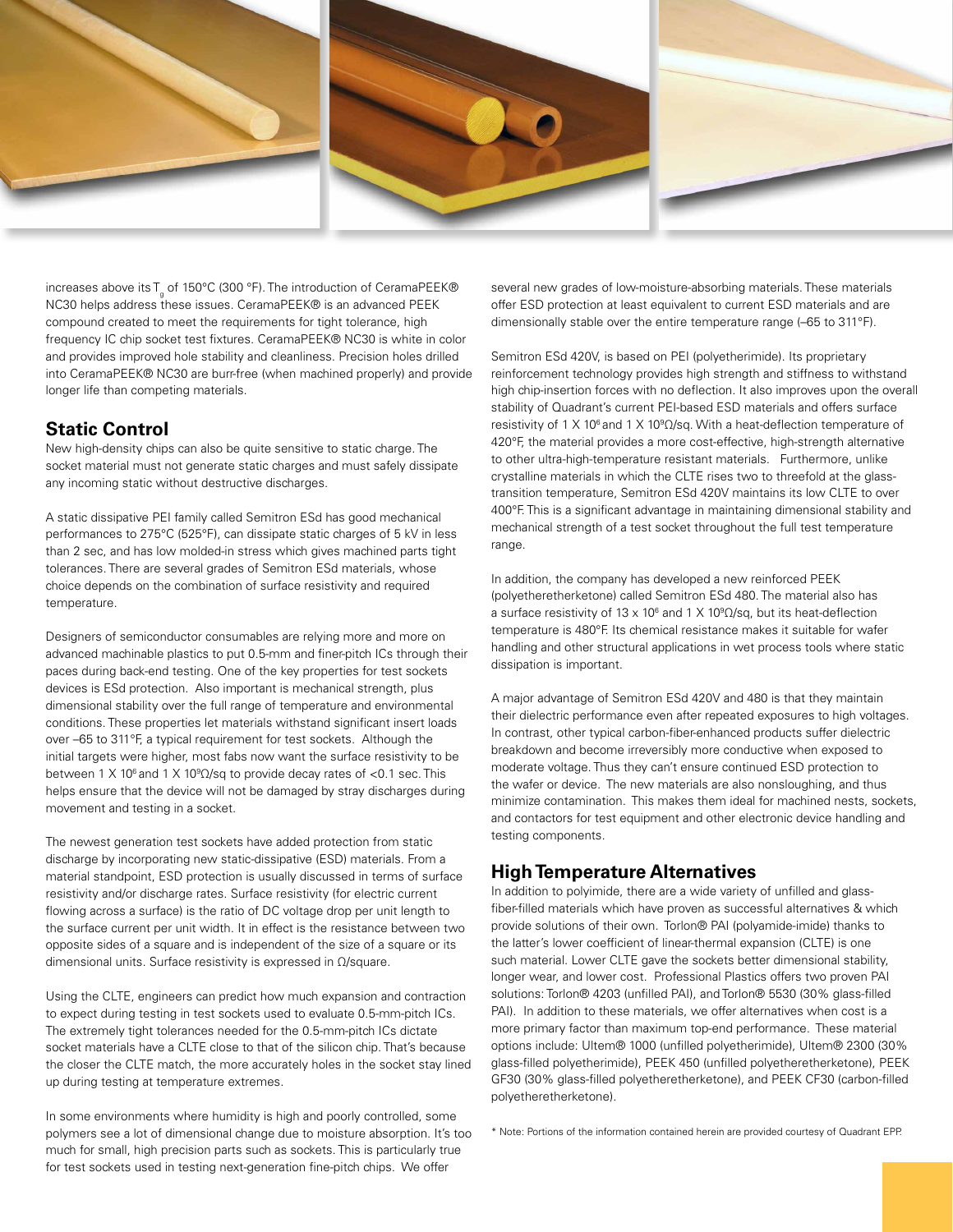# TALK TO THE PROS

**Competitive Industry Pricing Faster Shipping Outstanding Customer Service 17 Locations in the U.S. and Asia**



Professional Plastics has delivered the highest quality of high-performance engineering plastics, at the best prices, to loyal customers since 1984. With 17 locations in US and Asia, we ensure the fastest service from our warehouse to your doorstep.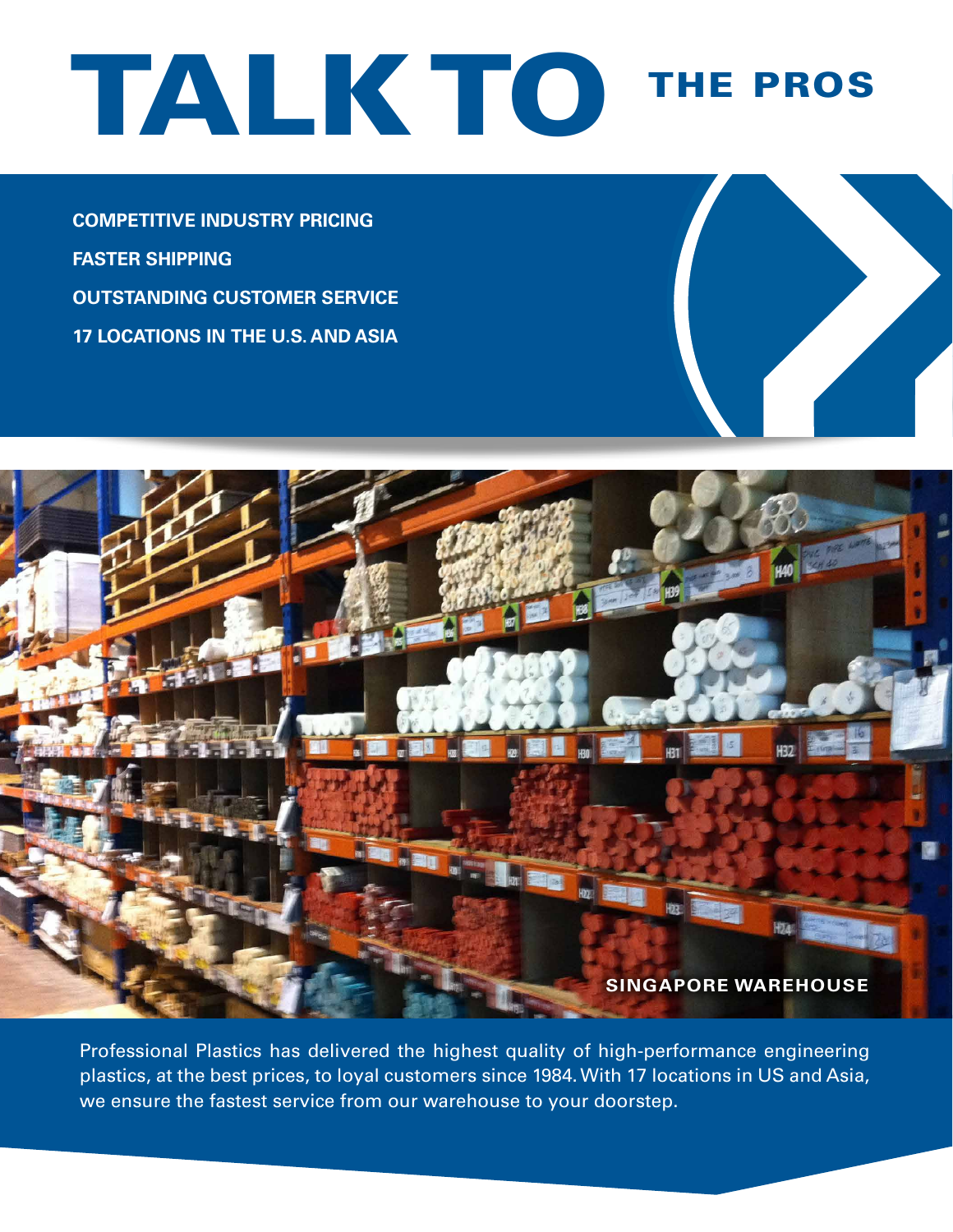# **Vespel® SP-1 Polyimide**

Vespel SP-1 offers a broad combination of temperature resistance, chemical resistance, mechanical toughness, natural lubricity, wear-resistance and insulation properties. Vespel SP-1 parts provide operating temperatures from cryogenic to 300°C (570°F), great plasma

#### **Specifications**

ASTM-D 6456-99 Type 1 AMS 3644 Class 1 Mil-R-46198 Type 1

resistance, plus a UL rating for minimal electrical and thermal conductivity.

- Performs at continuous service to 570°F
- Does not melt at any temperature
- Ultra low outgassing & excellent wear properties

| <b>Products</b> | Thickness           | <b>Dimensions</b>                                           |
|-----------------|---------------------|-------------------------------------------------------------|
| Sheets          | $.062" - 2.000"$    | $5'' \times 5''$<br>$5'' \times 10''$<br>$10'' \times 10''$ |
| Rods            | .125" - 3.250" dia. | 9.5''<br>38''                                               |

Vespel® is a registered trade name of E.I. DuPont DeNemours.

# **Semitron® ESd 420v PEI (Ultem)**

Semitron ESd 420V is a stiff, high strength material that is not subject to dimensional change as a result of exposure to moisture. It is also a cost effective alternative for applications that do not require the thermal performance of ultra-high performance materials.

- High strength and stiffness
- Surface resistivity of  $10^6$  to  $10^9$   $\Omega$ /sq
- Heat deflection temperature of 215°C (419°F)<br>Cost offective, bigh strength elternative to ultra
- Cost effective, high strength alternative to ultra high temperature resistant materials

| <b>Products</b> | <b>Thickness</b> | Dimensions                                                     |
|-----------------|------------------|----------------------------------------------------------------|
| Sheets          | .375" - 1.250"   | $12'' \times 12''$<br>$12'' \times 24''$<br>$14'' \times 28''$ |

# **Meldin® 7001 Polyimide**

Meldin 7001 polyimide shapes offer superior mechanical properties & high chemical resistance. Meldin is ideal for electrical and thermal insulating applications. More ductile than ceramics, and lighter weight than metals, Meldin 7001 is an excellent choice for structural parts in applications where metal

#### **Specifications**

ASTM D6456-99 Type 1 AMS3644 Class 1 Mil-R-46198 Type 1 (old) Honeywell MCS5016 Type 1

replacement is desirable. In I.C. Testing applications, Meldin 7001 is an excellent replacement for Vespel SP-1. Meldin 7001 is suitable for high-temperature, high stability semiconductor applications.

- Operates from cryogenic to 315°C (600°F) & intermittently to 482°C (900°F)
- Continuous operational temperatures of 260°C (550°F)
- Does NOT melt
- Self-lubricating properties
- Plasma etch rate is 10 to 20% lower than Vespel SP-1
- 12" x 12" Meldin Plates have 44% MORE material than a 10" x 10" Vespel plate

| Products      | <b>Thickness</b>    | Dimensions                                                                               |
|---------------|---------------------|------------------------------------------------------------------------------------------|
| <b>Sheets</b> | $.062" - 2.000"$    | $6'' \times 6''$<br>$6''\times12''$<br>$10'' \times 10''$<br>$12'' \times 12''$ standard |
| Rods          | .125" - 3.250" dia. | 12"<br>38''                                                                              |

# **Semitron® ESd 500HR - ESd PTFE**

Semitron ESd 500HR (white) is a static dissipative PTFE. Reinforced with a proprietary synthetic mica, Semitron ESd 500HR offers an excellent combination of low frictional properties, good dimensional stability and electrostatic dissipation. Whenever virgin PTFE causes electrical discharge problems, Semitron ESd 500HR will provide a controlled bleed-off of static charges while maintaining typical PTFEproperties such as broad chemical resistance and low coefficient of friction.

- Inherently dissipative and does not rely on atmospheric phenomena (e.g. humidity) to activate, nor are surface treatments used to achieve dissipation
- Since Semitron ESd 500HR does not contain carbon or graphite powder to provide electrostatic dissipation, sloughing is not a problem
- Broad chemical resistance
- Low coefficient of friction

| <b>Products</b> | <b>Thickness</b> | Dimensions                                                  |
|-----------------|------------------|-------------------------------------------------------------|
| Sheets          | .375" - 1.250"   | $12''$ x $12''$<br>$12'' \times 24''$<br>$14'' \times 28''$ |

# (800) 966-PROS<sup>7767</sup>

\*Not all sizes shown. For the most up to date information please inquire by phone.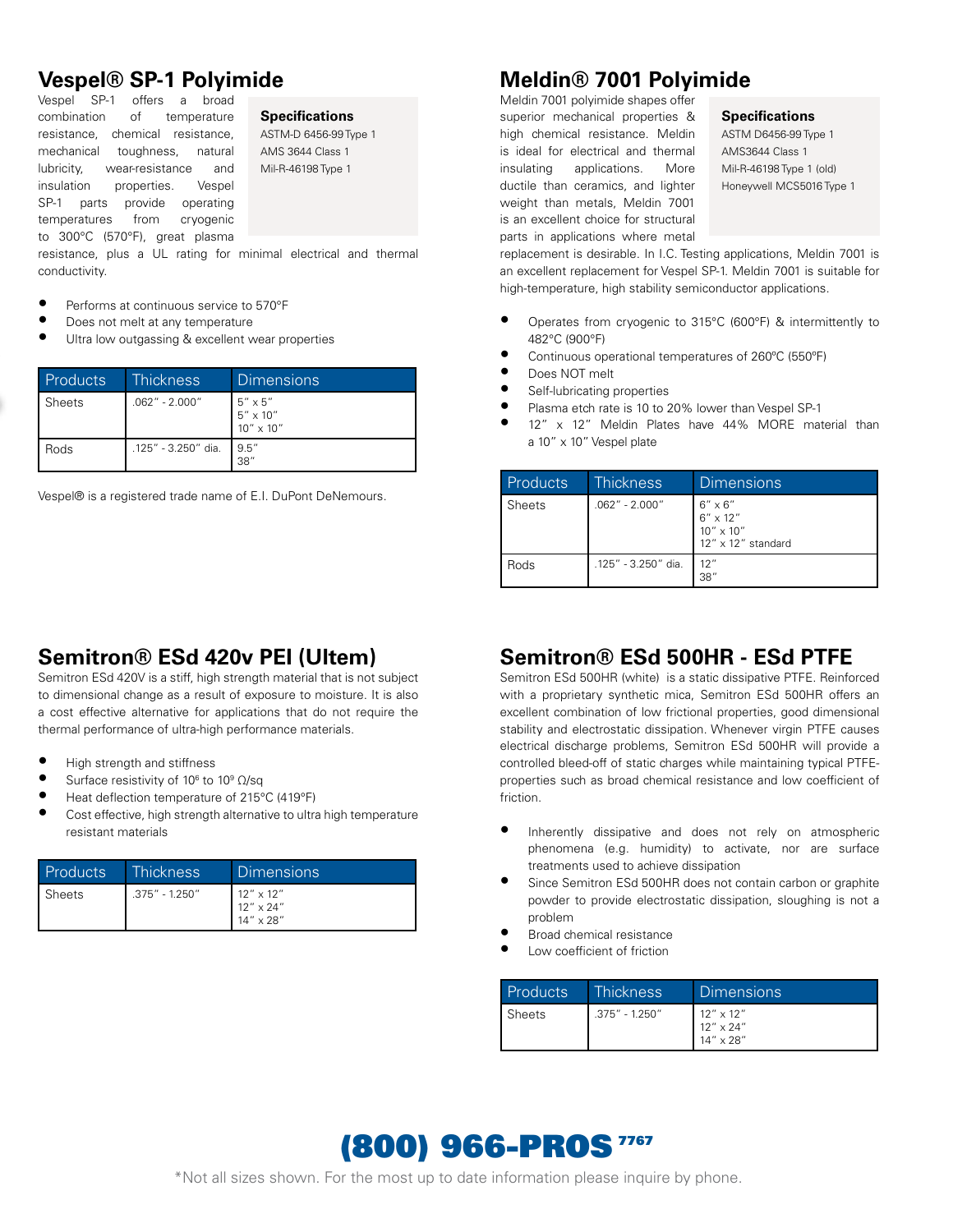# **CeramaPEEK® Ceramic-Filled**

CeramaPEEK NC30 EXTRUDED Test Socket Material is an advanced proprietary ceramic-filled PEEK compound created to meet the requirements for tight tolerance, high frequency IC chip socket test fixtures. CeramaPEEK NC30 is the advanced version of our ceramicfilled PEEK. This version is WHITE in color and provides even better hole stability and cleanliness. Precision holes drilled into CeramaPEEK NC30 Test Socket Material are burr-free (when machined properly) and provide longer life than competing materials. CeramaPEEK NC30 is offered exclusively by Professional Plastics to IC Test Socket manufacturers worldwide.

- **Exceptional Dimensional Stability: low moisture absorption,** low creep, high modulus, metal-like CLTE, low coefficient of hygroscopic expansion
- **• Machinable to Very Tight Tolerances**: low burring, compatible with tight pitch and fine diameter holes
- **• Good Abrasion Resistance and Ductility**: maintains tolerances after 100,000 chip insertions, good impact properties
- **• Very Stable Electrical Properties**: low moisture absorption and intrinsically good electrical insulator
- **• Thermal Stability**: compatible with wide temperature range, maintains physicals with after heat aging
- **Economical:** more economical than competing injectionmolded products

| Products | Thickness      | Dimensions          |
|----------|----------------|---------------------|
| Sheets   | .250" - 1.000" | $124'' \times 48''$ |

Also available in .150" x 3.00" x 5.25" injection molded blanks.

# **PEEK - Virgin Grade**

PEEK is an abbreviation for PolyEtherEther-Ketone, a high performance engineering thermoplastic. PEEK grades offer chemical and water resistance similar to PPS (PolyPhenylene Sulfide), but can operate at higher temperatures. PEEK can be used continuously to 480°F (250°C) and in hot water or steam without permanent loss in physical properties. For hostile environments, PEEK is a high strength alternative to fluoropolymers. PEEK carries a V-0 flammability rating and exhibits very low smoke and toxic gas emission when exposed to flame.

- Excellent chemical resistance
- Very low moisture absorption
- Inherently good wear and abrasion resistance
- Unaffected by continuous exposure to hot water or steam
- Available in Victrex® PEEK produced exclusively by Victrex
- Available in Vestakeep® PEEK produced exclusively by Evonik Degussa

| Products | Thickness           | <b>Dimensions</b>                                                        |
|----------|---------------------|--------------------------------------------------------------------------|
| Sheets   | $.250" - 2.000"$    | $12''$ x $12''$<br>$12'' \times 24''$<br>$24'' \times 24''$<br>24" x 48" |
| Rods     | .250" - 4.000" dia. |                                                                          |

# **Semitron® ESd 480 ESd PEEK**

Semitron ESd 480 is static-dissipative, carbon fiber reinforced PolyEtherEtherKetone for use where the properties of PEEK are needed, but protection from static discharge is a requirement. For an ever tighter ESd range, consider Semitron ESd 490 (10º to 10<sup>10</sup> ohms/ sq). This material is black in color.

- Has a surface resistivity of  $13 \times 10^6$  and  $1 \times 10^9$   $\Omega$ /sq
- Heat-deflection temperature is 480°F
- Its chemical resistance makes it suitable for wafer handling and other structural applications in wet process tools where static dissipation is important
- CLTE is 1.7 X 10–5 in/in/°F

| <b>Products</b> | Thickness        | Dimensions                                            |
|-----------------|------------------|-------------------------------------------------------|
| Sheets          | $.375" - 1.250"$ | $12'' \times 12''$<br>12" x 24"<br>$14'' \times 28''$ |

# **Semitron® ESd 490HR ESd PEEK**

Semitron ESd 490HR is a static dissipative reinforced PolyEtherEtherKetone (PEEK). This material has similar general properties as Semitron ESd 480, but a higher resistivity value and offers high structural strength and stiffness combined with excellent dimensional stability.

Semitron ESd 490HR is also non-sloughing to minimize contamination due to wear so it is ideal for making nests, sockets and contactors for test equipment and other electronic device handling components. While typical carbon-fiber-enhanced products become irreversibly more conductive when exposed to moderate voltage, Semitron ESd 490HR maintains its dielectric performance while maintaining its mechanical properties.

- Higher resistivity value, in the range of 10<sup>9</sup> to 10<sup>11</sup>  $\Omega$ /sq
- Thermally stable to temperatures of 490°F (270°C)
- Excellent chemical resistance

| <b>Products</b> | Thickness,     | <b>Dimensions</b>                                                           |
|-----------------|----------------|-----------------------------------------------------------------------------|
| <b>Sheets</b>   | .375" - 1.250" | $12'' \times 12''$<br>$12'' \times 24''$<br>14" x 14"<br>$14'' \times 28''$ |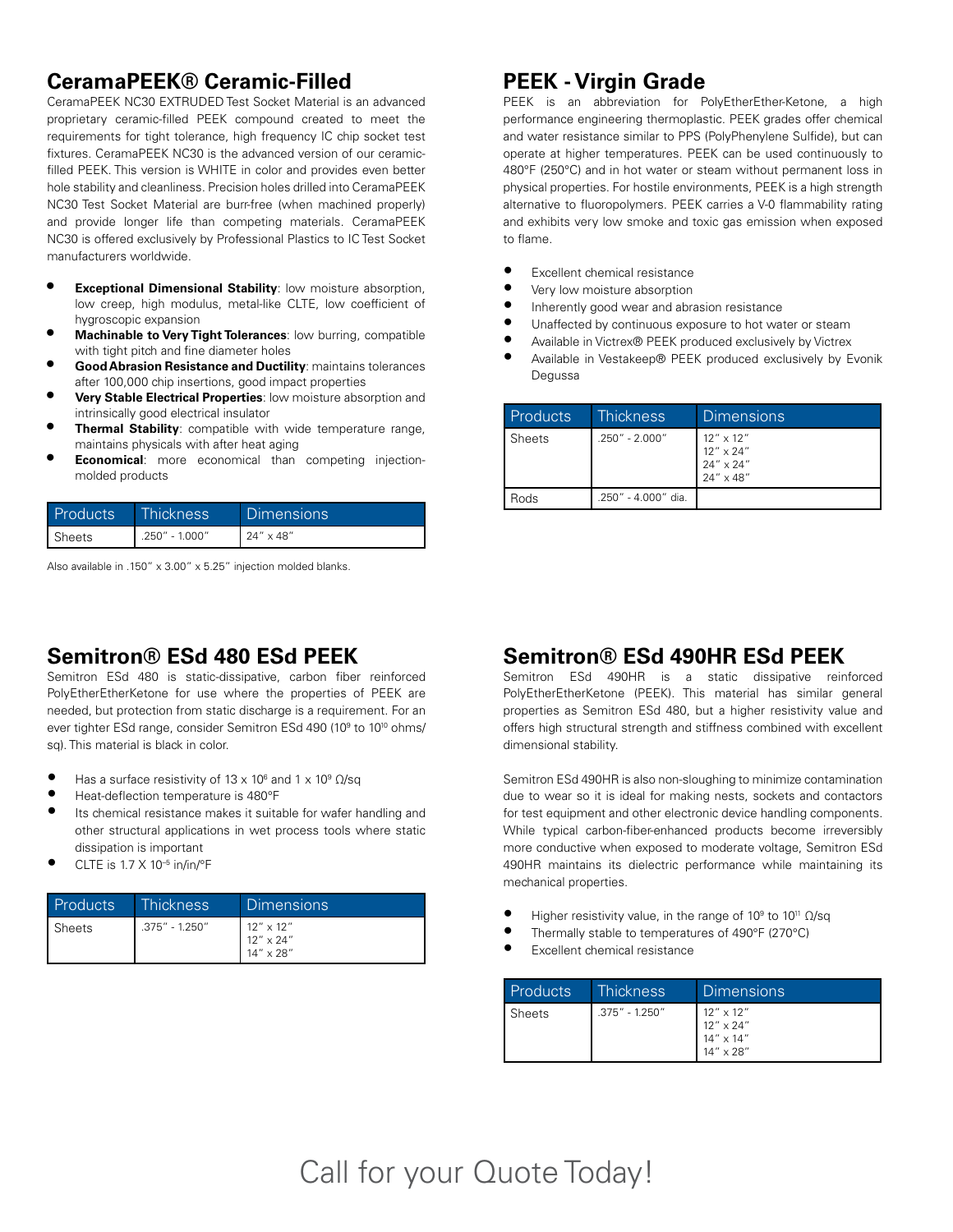# **Semitron® ESd 410C Conductive Ultem®**

Semitron ESd 410C (black) is a static dissipative/conductive PEI. Having an excellent mechanical performance up to 210°C, Semitron ESd 410 provides ESd solutions at higher temperatures. This material is ideal for handling equipment in the semiconductor industry, specifically IC Test Sockets, Nests and Handlers.

- Surface resistivity of  $1 \times 10^4$  and  $1 \times 10^6$   $\Omega$ /sq
- Excellent mechanical performance up to 210°C
- Exhibits dimensional stability, low coefficient of linear thermal expansion, and small water absorption
- Inherently dissipative and does not rely on atmospheric to activate

| <b>Products</b> | <b>Thickness</b>    | <b>Dimensions</b>                                              |
|-----------------|---------------------|----------------------------------------------------------------|
| Sheets          | .375" - 2.000"      | $12'' \times 12''$<br>$12'' \times 24''$<br>$14'' \times 28''$ |
| Rods            | .375" - 3.000" dia. |                                                                |

# **Semitron® ESd 420 - (ESd Ultem®)**

Semitron ESd 420 - Static Dissipative PEI is the only, truly dissipative plastic product for use in high temperature applications. ESd 420 has a unique combination of properties: static dissipation, low coefficient of expansion, high strength and heat resistance and is non-sloughing. ESd 420 has a tensile modulus of 550,000 psi, a heat deflection temperature (at 264 psi) of 420°F. Semitron ESd 420 is also ideal for use in equipment for handling components in the harddrive manufacturing and assembly processes.

- Surface resistivity in the intermediate range of  $1 \times 10^6$ and  $1 \times 10^9 \Omega$ /sq
- Low coefficient of thermal expansion, high compressive strength and good wear resistance
- High strength and stiffness at temperatures up to 420°F
- Very low residual stresses and as a result can be machined very flat and to very tight tolerances

| Products      | Thickness        | Dimensions                                                     |
|---------------|------------------|----------------------------------------------------------------|
| <b>Sheets</b> | $.375" - 2.000"$ | $12'' \times 12''$<br>$12'' \times 24''$<br>$14'' \times 28''$ |

# **Ultem® 1000 Polyetherimide**

Ultem 1000 (standard, unfilled polyetherimide) offers excellent chemical resistance, high dielectric strength, natural flame resistance, and extremely low smoke generation. Ultem's exceptionally high mechanical properties and ease of fabrication including bonding make it an easy choice when exceptional performance is required.

- Suface resistivity is >  $10^{13}$  Ω/sq
- High strength and performs in continuous use to 340°F (170°C)
- 94-V-0 rated with low smoke KPSI
- Also available in glass-filled

| Products | <b>Thickness</b>    | Dimensions                                                                                                |
|----------|---------------------|-----------------------------------------------------------------------------------------------------------|
| Sheets   | .250" - 1.250"      | $12''$ x $12''$<br>$12'' \times 24''$<br>$24'' \times 24''$<br>24" x 36"<br>$24'' \times 48''$ (standard) |
| lods     | .250" - 8.000" dia. | 96"                                                                                                       |

# **Ultem® 2300 - 30% Glass-Filled**

Ultem 2300 PEI is an extruded 30% glass reinforced polyetherimide that is commonly machined into parts for electrical/electronic insulators. It is ideal for high strength/high heat applications, and those requiring consistent dielectric properties over a wide frequency range. This material provides greater rigidity and improved dimensional stability while maintaining many of the useful characteristics of unfilled Ultem.

- Performs continuously to 340°F (171°C)
- Exceptional flame and heat resistance
- High-strength & high stability
- Hydrolysis resistant
- Highly resistant to acidic solutions
- Capable of withstanding multiple autoclaving cycles

| Products | Thickness           | Dimensions                               |
|----------|---------------------|------------------------------------------|
| Sheets   | $.500'' - 2.000''$  | $24'' \times 24''$<br>$24'' \times 48''$ |
| l Rods   | .250" - 8.000" dia. | 96″                                      |

# (800) 966-PROS<sup>7767</sup>

\*Not all sizes shown. For the most up to date information please inquire by phone.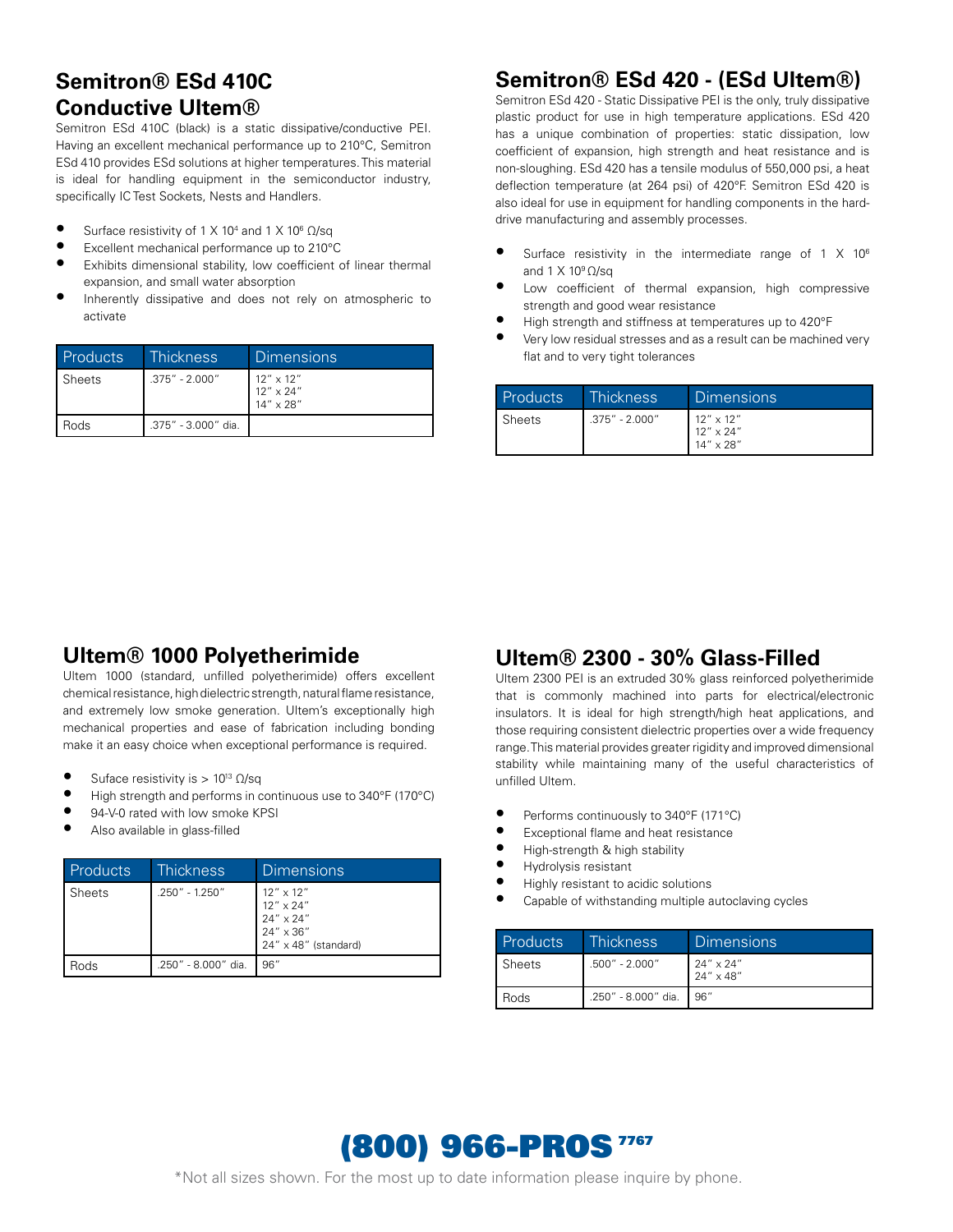# **Torlon® 4203**

Torlon polyamide-imide offers excellent compressive strength and the highest elongation of the Torlon grades. It also provides electrical insulation and exceptional impact strength. This Torlon grade is commonly used for IC Test Sockets & Handlers, as well as, electrical connectors and insulators due to its high dielectric strength. Its ability to carry high loads over a broad temperature range makes it good for structural components such as linkages and seal rings. Torlon 4203 is also an excellent choice for wear applications involving impact loading and abrasive wear.

- Torlon 4203 is brown in color
- Very high compressive & impact strength
- Tremendous insulation properties & high dielectric strength

| <b>Products</b> | Thickness,          | Dimensions                               |
|-----------------|---------------------|------------------------------------------|
| Sheets          | $.187'' - 1.500''$  | $12'' \times 12''$<br>$12'' \times 48''$ |
| Rods            | .093" - 2.000" dia. | 96"                                      |

# **Torlon® 5530**

Quadrant's compression-molded version of Solvay Torlon 5030 PAI injection-molding resin. The compression-molding process creates a random dispersement of the glass fibres which in-turn allows for tremendous dimensional stability in all directions. In addition, Torlon 5530 is electrically insulative with a surface resistivity of >  $10^{13}$  Ω/ sq. It has exceptional dielectric strength over 800-volt/mil. It offers best-in-class radiation resistance, withstanding exposure to 10 x 9th rads. Close tolerance components are produced from 5530 including IC Test Sockets, Handlers & Nests welding tip insulators, CVT clutch rollers, fasteners, igniter cups & cases, gears, splines, hydraulic poppets and many other structural and dynamic components.

- Incredible dimensional stability in all directions
- **Electrically insulative**
- Perfect for IC Test Sockets, Nests & Handlers

| Products | <b>Thickness</b>      | <b>Dimensions</b>                                              |
|----------|-----------------------|----------------------------------------------------------------|
| Sheets   | $.375" - 1.500"$      | $12'' \times 12''$<br>$12'' \times 24''$<br>$14'' \times 28''$ |
| Rods     | 1.625" - 10.000" dia. |                                                                |

# **Torlon® 4XG - Extruded (30% G/F)**

Torlon 4XG PAI is a 30% glass-reinforced PAI (polyaminde-imide). It offers high rigidity, retention of stiffness, a low expansion rate and improved load carrying capabilities. This grade is well suited for applications in the electrical/electronic, business equipment, aircraft and aerospace industries. Torlon 4XG is the extruded version of Torlon 5030, as made by Quadrant EPP.

- Glass reinforced for improved load capacity
- Extremely rigid
- Extruded which allows longer lengths

| <b>Products</b> | <b>Thickness</b> | <b>Dimensions</b>  |
|-----------------|------------------|--------------------|
| ' Sheets        | .187" - .375"    | $24'' \times 48''$ |

# **Semitron® ESd 520HR - ESd PAI**

An industry first combination of electrostatic dissipation (ESd), high strength and heat resistance. This new ESd material is ideal for making nests, sockets and contactors for test equipment and other device handling components. The key feature of 520HR is its unique ability to resist dielectric breakdown at high voltages (>100V). Typical carbon fiber enhanced products become irreversibly more conductive when exposed to even moderate voltage.

- Surface Resistivity: 10<sup>10</sup> to 10<sup>12</sup>  $\Omega$ /sq<br>• High tomperature range
- High temperature range
- **•** Extremely stable
- Can be machined to extremely tight tolerances.
- Designed for use as IC Test Sockets, Nests & Handlers

| Products | Thickness.       | Dimensions                                                     |
|----------|------------------|----------------------------------------------------------------|
| Sheets   | $.375"$ - 1.500" | $12'' \times 12''$<br>$12'' \times 24''$<br>$14'' \times 28''$ |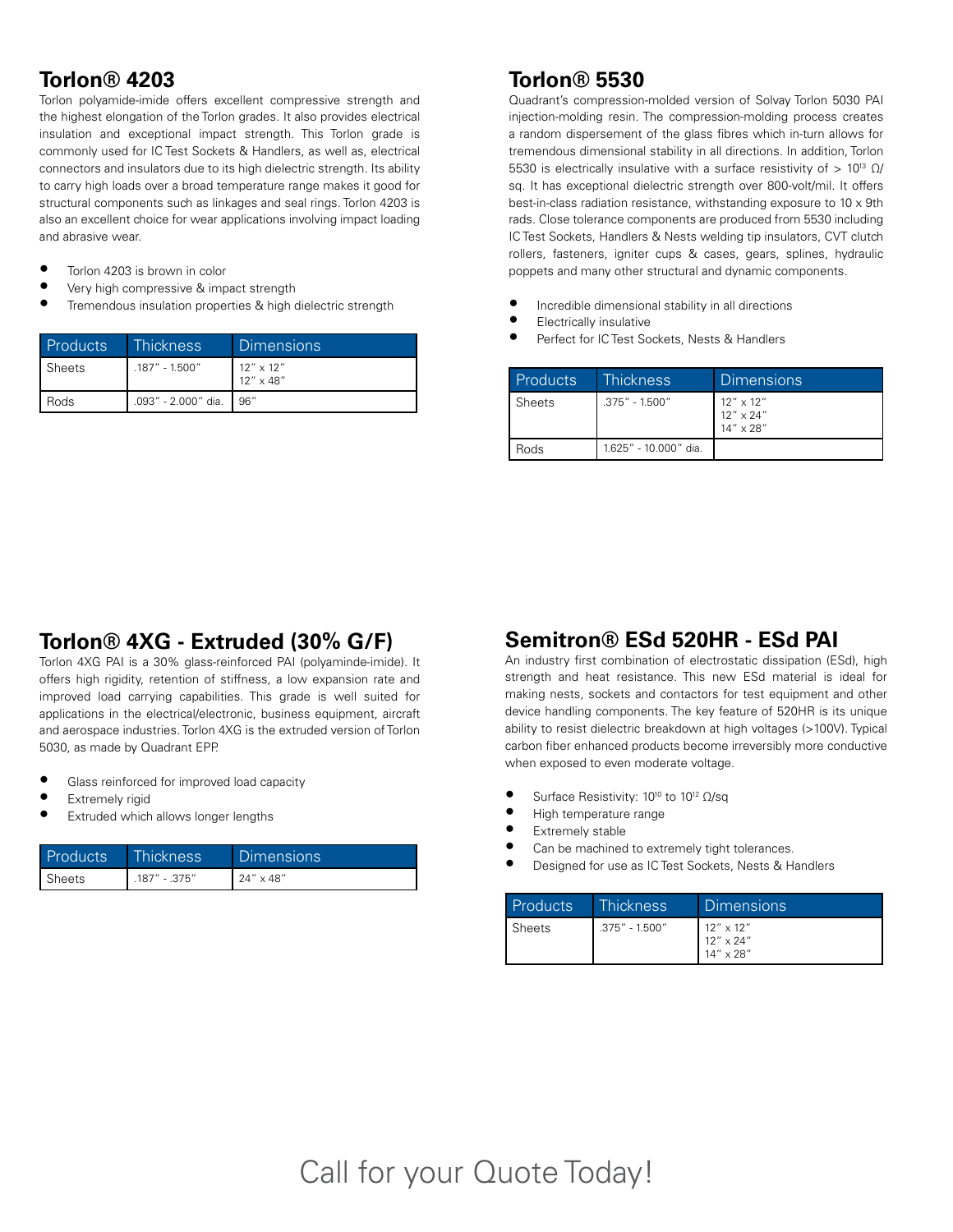#### **Semitron® MDS 100**

Semitron MDS 100 is a strong, stiff platform for applications such as: Test sockets for semiconductor test and package equipment, fixtures for electronics testing, mounting points for precision diagnostic equipment, positioning platforms for miniature motion control devices. With a flexural modulus (ASTM D790) in excess of 1,400,000 psi and extremely low moisture absorption (24 hr., ASTM D570) of .10%, Semitron MDS 100 delivers performance that solves engineering problems associated with uncontrolled application environments. Its low coefficient of linear thermal expansion (ASTM E831) of 1.1  $\times$  10<sup>-5</sup> also contributes to its remarkable stability. The heat deflection or softening temperature (ASTM D648) is 410° F (210° C).

- Low coefficient of linear thermal expansion
- Extremely low moisture absorption
- Thermal performance to 410°F (210°C)

| Products | Thickness         | Dimensions                                          |
|----------|-------------------|-----------------------------------------------------|
| Sheets   | $.039'' - .393''$ | $19.84'' \times 9.84''$<br>$19.69'' \times 19.69''$ |

#### **Semitron® MP 370**

Semitron MP 370 offers more choices in the design and manufacture of precision test sockets for the semiconductor manufacture industry. While maintaining the same excellent moisture absorption and high thermal resistance of PEEK, Semitron MP 370 provides greater strength and dimensional stability. This custom formulation allows finer and cleaner detail due to it's excellent machinability.

- Very low moisture absorption
- Exceptional machinability very small holes and tight hole patterns are possible
- Strength and stiffness that exceed unfilled PEEK materials
- Low internal stresses and no "soft center" problems associated with injection molded blanks

| <b>Products</b> | Thickness,         | Dimensions                                                     |
|-----------------|--------------------|----------------------------------------------------------------|
| <b>Sheets</b>   | $.250'' - 2.000''$ | $12'' \times 12''$<br>$12'' \times 48''$<br>$24'' \times 48''$ |



Singapore Sales Office: Taiwan Sales Office:

+65 6266 6193 +886 (3) 535 7850



Portions of product information and images provided by Quadrant Engineering Plastic Products.

# (800) 966-PROS<sup>7767</sup>

\*Not all sizes shown. For the most up to date information please inquire by phone.

# **Techtron® PPS**

Techtron PPS offers the broadest resistance to chemicals of any advanced engineering plastic. They have no known solvents below 392°F (200°C) and are inert to steam, strong bases, fuels and acids. Minimal moisture absorption and a very low coefficient of linear thermal expansion, combined with stress-relieving manufacturing, make PPS ideally suited for precise tolerance machined components. Sockets made from Techtron PPS are used during high-power/highspeed testing of semiconductor packages.

- No known solvents below 392°F (200°C)
- Inert to steam, strong bases, fuels and acids
- Minimal moisture absorption
- Very low coefficient of linear thermal expansion

| <b>Products</b> | Thickness           | Dimensions                 |
|-----------------|---------------------|----------------------------|
| <b>Sheets</b>   | $.250" - 2.000"$    | 12" x 48"<br>$'$ 24" x 48" |
| Rods            | .250" - 5.000" dia. |                            |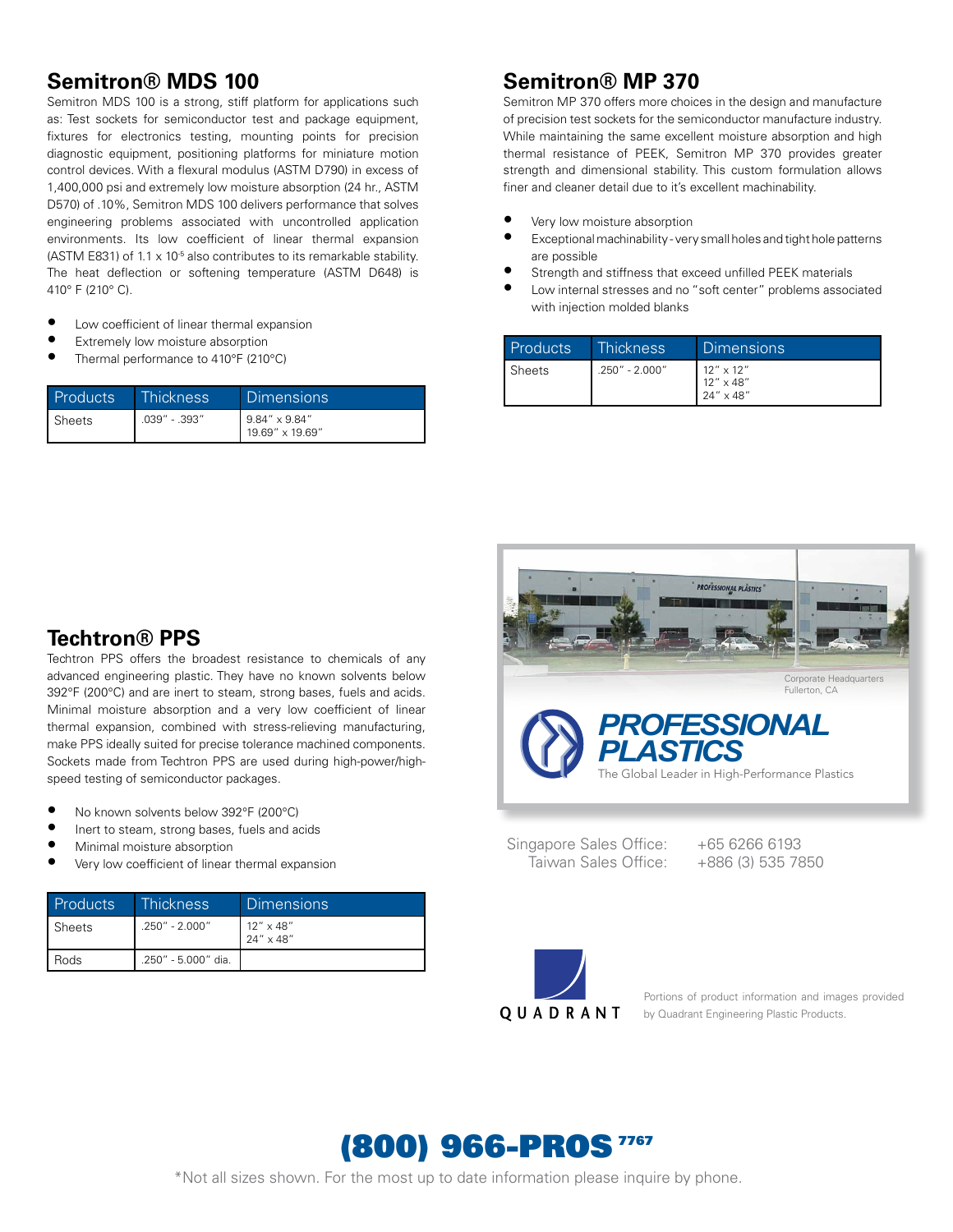| <b>Property</b>                                              | <b>Units</b>      | <b>Test</b><br>Method<br><b>ASTM</b> | <b>Vespel®</b><br><b>SP-1</b> | <b>Meldin®</b><br>7001<br><b>Polyimide Polyimide</b>                                          | <b>Torlon<sup>®</sup></b><br>4203 |                             | Torlon <sup>®</sup> Semitron <sup>®</sup><br>5530 ESd 410C | <b>Semitron®</b><br><b>ESd 420</b><br><b>ESd PEI</b> | ∣ Semitron®<br><b>ESd 480</b>                                                                                                                                                                                         | Semitron <sup>®</sup><br><b>ESd 490HR ESd 520HR</b><br><b>ESd PEEK   ESd PEEK  </b> | <b>Semitron®</b><br><b>ESd PAI</b>                 |
|--------------------------------------------------------------|-------------------|--------------------------------------|-------------------------------|-----------------------------------------------------------------------------------------------|-----------------------------------|-----------------------------|------------------------------------------------------------|------------------------------------------------------|-----------------------------------------------------------------------------------------------------------------------------------------------------------------------------------------------------------------------|-------------------------------------------------------------------------------------|----------------------------------------------------|
| Specific<br>Gravity                                          | g/cm <sup>3</sup> | D-792                                | 1.43                          | 1.43                                                                                          | 1.41                              | 1.61                        | 1.41                                                       | 1.34                                                 | 1.47                                                                                                                                                                                                                  | 1.5                                                                                 | 1.58                                               |
| <b>Tensile</b><br>Strength,<br>73 F                          | psi               | D-638                                | 12,500                        | 12,500                                                                                        | 18,000                            | 15,000                      | 9,000                                                      | 11,500                                               | 14,500                                                                                                                                                                                                                | 14,000                                                                              | 12,000                                             |
| <b>Tensile</b><br><b>Modulus of</b><br>Elasticity,<br>73 F   | psi               | D-638                                | $\sim$ $-$                    | $\overline{\phantom{a}}$                                                                      | 600,000                           | 900,000                     | 850,000                                                    | 640,000                                              | 940,000                                                                                                                                                                                                               | 940,000                                                                             | 800,000                                            |
| <b>Tensile</b><br>Elongation,                                | %                 | D-638                                | 7.5                           | 7.5                                                                                           | 10                                | $\mathbf{3}$                | $\overline{\mathbf{2}}$                                    | $\overline{2}$                                       | 1.5                                                                                                                                                                                                                   | 2.3                                                                                 | $\mathbf{3}$                                       |
| 73 F<br><b>Flexural</b><br>Strength                          | psi               | D-790                                | 15,900                        | 15,900                                                                                        | 24,000                            | 20,000                      | 12,000                                                     | 14,500                                               | 21,000                                                                                                                                                                                                                | 21,000                                                                              | 20,000                                             |
| 73 F<br><b>Flexural</b><br><b>Modulus of</b><br>Elasticity,  | psi               | D-790                                | 450,000                       | 450,000                                                                                       |                                   | 600,000 850,000             | 850,000                                                    | 650,000                                              | 1,000,000                                                                                                                                                                                                             | 950,000                                                                             | 850,000                                            |
| 73 F<br>Shear<br>Strength,<br>73 F                           | psi               | D-732                                | 13,000                        | 13,000                                                                                        | 16,000                            | $\sim$                      | 9,000                                                      | 8,020                                                | $\sim$                                                                                                                                                                                                                | $\sim$                                                                              | 12,600                                             |
| Com-<br>pressive<br>Strength                                 | psi               | D-695                                | 19,300                        | 19,300                                                                                        | 24,000                            | 27,000                      | 19,500                                                     | 23,800                                               | 26,500                                                                                                                                                                                                                | 26,000                                                                              | 30,000                                             |
| Com-<br>pressive<br><b>Modulus of</b><br>Elasticity,<br>73 F | psi               | D-695                                | 350,000                       | 350,000                                                                                       | 478,000 600,000                   |                             | 600,000                                                    | 370,000                                              | 570,000                                                                                                                                                                                                               | 600,000                                                                             | 600,000                                            |
| Hardness,<br>Rockwell,<br>73 F                               | $\sim$            | D-785                                | E45-60                        | E45-60                                                                                        | E80<br>(M120)                     | E85<br>(M125)               | M115 (R125)                                                |                                                      | M118 M107 (R122) M105 (R123)                                                                                                                                                                                          |                                                                                     | M108                                               |
| Coefficient<br>of Linear<br><b>Thermal</b><br>Expansion      | in/in/F           |                                      |                               |                                                                                               |                                   |                             |                                                            |                                                      | D-696 5.1 x 10 <sup>-5</sup> 5.1 x 10 <sup>-5</sup> 1.7 x 10 <sup>-5</sup> 2.6 x 10 <sup>-5</sup> 1.8 x 10 <sup>-5</sup> 1.95 x 10 <sup>-5</sup> 1.7 x 10 <sup>-5</sup> 2.8 x 10 <sup>-5</sup> 2.8 x 10 <sup>-5</sup> |                                                                                     |                                                    |
| Deflection<br>Temperature<br><b>264 psi</b>                  | E.                | D-648                                | 680                           | 680                                                                                           | 532                               | 520                         | 410                                                        | 410                                                  | 500                                                                                                                                                                                                                   | 500                                                                                 | 520                                                |
| <b>Melting</b><br>Point                                      | F.                | D-789                                | N/A                           | N/A                                                                                           | N/A                               | N/A                         | N/A                                                        | N/A                                                  | 644                                                                                                                                                                                                                   | 644                                                                                 | N/A                                                |
| Continuous<br>Service<br>Temp. in Air<br>(Maximum)           | F                 | $\sim$ $-$                           | 550                           | 550                                                                                           | 500                               | 500                         | 338                                                        | 340                                                  | 475                                                                                                                                                                                                                   | 475                                                                                 | 500                                                |
| <b>Dielectric</b><br>Strength,<br><b>Short Term</b>          | V/mil             | D-149                                | 560                           | 560                                                                                           | 580                               | 700                         | N/A                                                        | $\sim$                                               | $\sim$                                                                                                                                                                                                                | $\sim$ $ \sim$                                                                      | 475                                                |
| <b>Dielectric</b><br>Constant,<br>60 Hz                      | $\sim$ $ \sim$    | D-150                                | 3.55                          | 3.55                                                                                          | 4.2                               | 6.3                         | $\overline{\mathbf{3}}$                                    | 5.63                                                 | $\sim 100$                                                                                                                                                                                                            | $<$ 2 sec                                                                           | 5.76                                               |
| Water<br>Absorbtion<br>24 hrs                                | %                 | D-570                                | 0.24                          | 0.24                                                                                          | 0.40                              | 0.30                        | 0.30                                                       | 0.50                                                 | 0.18                                                                                                                                                                                                                  | 0.18                                                                                | 0.60                                               |
| Water<br>Absorption<br><b>Saturation</b>                     | %                 | D-570                                | 0.72                          | 0.72                                                                                          | 1.70                              | 1.50                        | 1.10                                                       | 2.90                                                 | 1.65                                                                                                                                                                                                                  | 1.65                                                                                | 4.60                                               |
| <b>Surface</b><br>Resistivity Ohms/sq D-257<br>at 50% RH     |                   |                                      | $\Omega$ /sq                  | 10 <sup>14</sup> -10 <sup>15</sup> 10 <sup>14</sup> -10 <sup>15</sup><br>$\Omega/\mathrm{sq}$ | $> 10^{16}$<br>$\Omega$ /sq       | $> 10^{13}$<br>$\Omega$ /sq | $1041 - 106$<br>$\Omega$ /sq                               | 10 <sup>6</sup> -10 <sup>9</sup><br>$\Omega$ /sq     | $10^{\circ}$ - 10 $^{\circ}$<br>$\Omega$ /sq                                                                                                                                                                          | 10 <sup>9</sup> -10 <sup>11</sup><br>$\Omega$ /sq                                   | 10 <sup>10</sup> -10 <sup>12</sup><br>$\Omega$ /sq |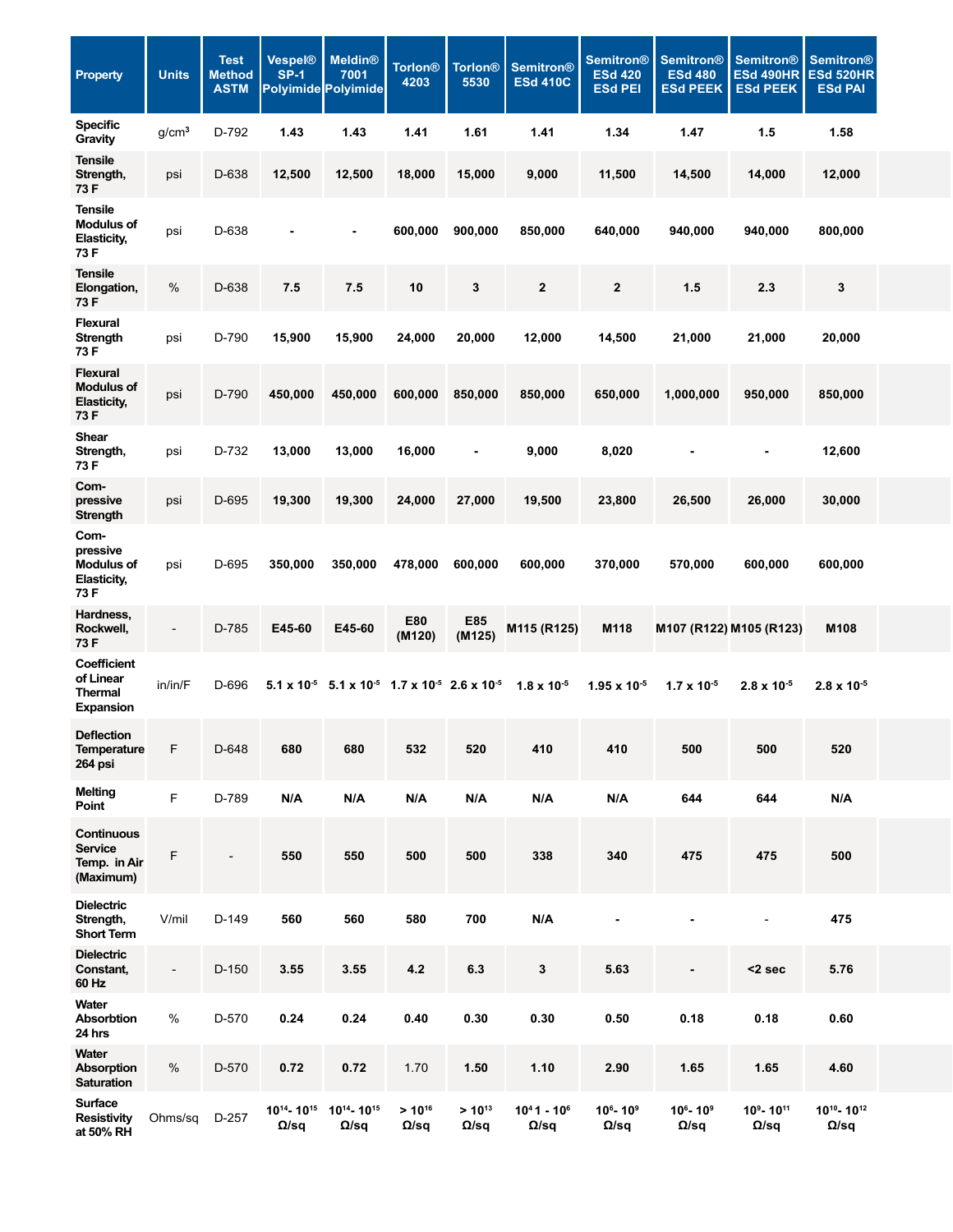| <b>PEEK</b><br>Virgin         | <b>CeramaPEEK®</b><br>Ceramic-filled<br><b>PEEK</b> | <b>Techtron®</b><br><b>PPS</b>    | <b>Ultem®</b><br>1000 Un-<br>filled PEI | <b>Ultem®</b><br>2300 30%<br><b>GF PEI</b> | <b>Semitron</b>                           | <b>Semitron</b><br><b>ESd 420v ESd 500HR</b> | Torlon 4XG              | <b>Semitron</b><br><b>MDS 100</b>                                                         | <b>Semitron</b><br><b>MP 370</b> |
|-------------------------------|-----------------------------------------------------|-----------------------------------|-----------------------------------------|--------------------------------------------|-------------------------------------------|----------------------------------------------|-------------------------|-------------------------------------------------------------------------------------------|----------------------------------|
| 1.32                          | 1.51                                                | 1.35                              | 1.27                                    | 1.51                                       | 1.51                                      | 2.3                                          | 1.6                     | 1.51                                                                                      | 1.62                             |
| 14,500                        | 13,000                                              | 13,500                            | 15.2                                    | 17,000                                     | 10,000                                    | 1,450                                        | 23,000                  | 14,700                                                                                    | 11,500                           |
| 490,000                       | 650,000                                             | 500,000                           | 430,000                                 | 800,000                                    | 910,000                                   | 210,000                                      | 1,000,000               | 1,500,000                                                                                 | 640,000                          |
| 50                            | $\overline{\phantom{0}}$                            | 15                                | 60                                      | -3                                         | $1.5$                                     | -4                                           | $\overline{\mathbf{4}}$ | 1.5                                                                                       | $\mathbf{3}$                     |
| 24,600                        | 23,000                                              | 21,000                            | 21,000                                  | 30,000                                     | 15,800                                    | 2,030                                        | 30,000                  | 20,500                                                                                    | 16,750                           |
| 590,000                       | 650,000                                             | 575,000                           | 480,000                                 | 900,000                                    | 910,000                                   | 500,000                                      | 980,000                 | 1,420,000                                                                                 | 625,000                          |
| 7,690                         | $\sim$                                              | 9,000                             | 15,000                                  | $\sim$                                     | $\sim$                                    | $\sim$                                       | $\sim$                  | 12,000                                                                                    | 11300                            |
| 20,000                        | 17,000                                              | 21,500                            | 20,300                                  | 32,000                                     | 22,300                                    | 4,000                                        | 40,000                  | 24,400                                                                                    | 18,200                           |
| 450,000                       | $\blacksquare$                                      | 430,000                           | 420,000                                 | 620,000                                    | 545,000                                   | 250,000                                      | 700,000                 | $\sim$                                                                                    | 600,000                          |
| R126                          | $\sim$                                              | M95 (R125)                        | M109                                    | M114 (R127) M110 (E78)                     |                                           | <b>R50</b>                                   | E90                     | R121                                                                                      | <b>M98</b>                       |
| $2.6 \times 10^{-5}$          | $2.0 \times 10^{-5}$                                | $2.8 \times 10^{-5}$              | $3.45 \times 10^{-5}$                   | 1.1 x 10 <sup>-5</sup>                     | $1.5 \times 10^{-5}$                      | $5.7 \times 10^{-5}$                         | $.9 \times 10^{-5}$     | $1.1 \times 10^{-5}$ 2.5 x 10 <sup>-5</sup>                                               |                                  |
| 320                           | $>500$                                              | 250                               | 392                                     | 410                                        | 420                                       | 212                                          |                         | 410                                                                                       | 300                              |
| 640                           | $\sim 100$                                          | 540                               | $\sim$                                  | $\sim$                                     | N/A                                       | 621                                          | N/A                     | 635                                                                                       | 480                              |
| 480                           | $\sim$                                              | 425                               | 340                                     | 340                                        | 340                                       | 500                                          | 500                     | 480                                                                                       | $\sim$ $-$                       |
| 480                           | 400                                                 | 540                               | 830                                     | 770                                        | $\sim$                                    | 390                                          | 700                     | 362                                                                                       | 376                              |
| 3.2                           | 3.5                                                 | $\mathbf{3}$                      | 3.15                                    | 3.7                                        | $\sim$                                    | 2.9                                          | $\sim$                  | 3.37                                                                                      | 4.13                             |
| 0.15                          | 0.20                                                | 0.01                              | 0.25                                    | $\sim$                                     | 0.21                                      | .10                                          | 0.30                    | 0.10                                                                                      | 0.11                             |
| 0.50                          | $\sim$ $-$                                          | 0.03                              | 1.25                                    | $\sim$                                     | 1.40                                      | 2.0                                          | 1.50                    | $\sim$                                                                                    | 0.50                             |
| $>10^{13}$ $\Omega/\text{sq}$ | $>10^{13}$ $\Omega/\text{sq}$                       | $> 10^{13} Ω/sq$ $> 10^{13} Ω/sq$ |                                         | 3 x 10 <sup>16</sup><br>Ω/sq               | 10 <sup>6</sup> - 10 <sup>9</sup><br>Ω/sq |                                              |                         | $10^{10-10^{12}}$ > 10 <sup>16</sup> Ω/sq > 10 <sup>13</sup> Ω/sq > 10 <sup>13</sup> Ω/sq |                                  |

The information contained herein is based on typical properties and values for reference and comparison purposes only. This information should not be used as the sole basis for design and specification. Furthermore, it should not be used as a basis for quality control or considered as minimum performance characteristics. Actual data may vary. All values at 73˚F (23˚C) unless otherwise noted.